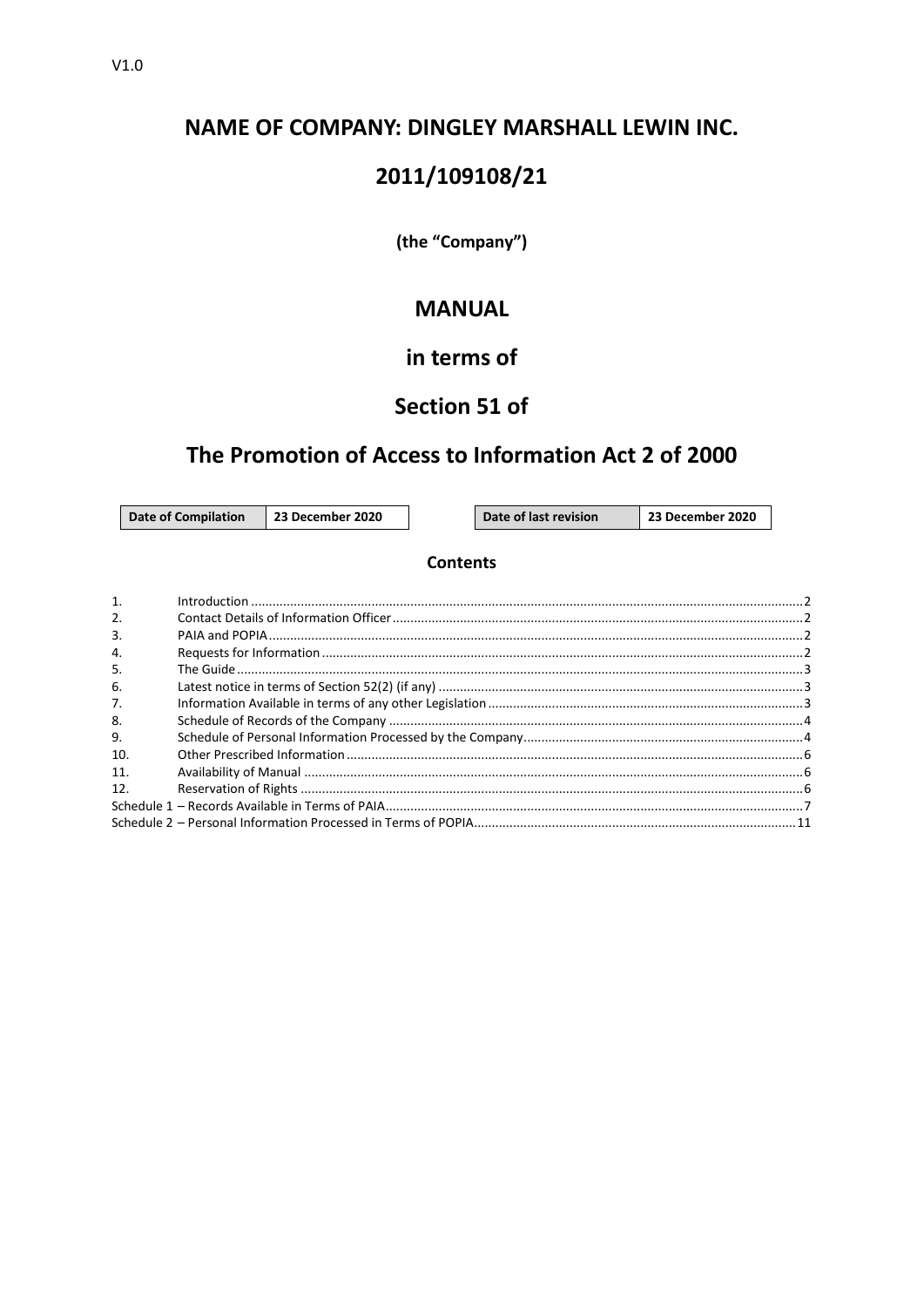## **1. Introduction**

1.1. Dingley Marshall Lewin is an incorporated entity which conducts business as a law firm. We provide general legal services which includes litigation, notarial, conveyancing, company, competition, matrimonial, labour, commercial, ICT, intellectual property and social media law to our clients.

| <b>Contact Details of Information Officer</b><br>2. |
|-----------------------------------------------------|
|-----------------------------------------------------|

| <b>Name of Private Body</b>                     | Dingley Marshall Lewin Inc.                                         |
|-------------------------------------------------|---------------------------------------------------------------------|
| <b>Information Officer</b><br>(head of company) | <b>Ryan Gavin Dingley</b>                                           |
| <b>Deputy Information</b><br><b>Officer</b>     | Paula Jane Kennedy-Smith                                            |
| <b>Street Address</b>                           | 1 <sup>st</sup> Floor, 22 Dreyer Street, Claremont, Cape Town, 7708 |
| <b>Postal Address</b>                           | P.O. Box 397, Bergyliet, 7864                                       |
| <b>Telephone Number</b>                         | 021 200 0770                                                        |
| <b>Fax Number</b>                               |                                                                     |
| <b>Email</b>                                    | paula@dmllaw.co.za                                                  |
| <b>Website Address</b>                          | www.dmllaw.co.za                                                    |

## <span id="page-1-1"></span><span id="page-1-0"></span>**3. PAIA and POPIA**

- 3.1. The Promotion of Access to Information Act 2 of 2000 ("PAIA") grants a requester access to records of a private body, if the record is required for the exercise or protection of any rights. If a public body lodges a request, the public body must be acting in the public interest.
- <span id="page-1-2"></span>3.2. The Protection of Personal Information Act 4 of 2013 ("POPIA") gives effect to the constitutional right to privacy. One of the data processing principles under POPIA is that of data subject participation, which allows for data subjects to access and correct their personal information held by a responsible party. This manual provides for data subject to request this information from the Company.

#### **4. Requests for Information**

- 4.1. Requests in terms of PAIA must be made in accordance with the prescribed procedures, at the prescribed rates provided. The forms and tariff are dealt with in Regulations 6 and 7 promulgated in terms of PAIA.
- 4.2. The information will only be made available subject to the provisions of PAIA and access to records may also be refused due to attorney-client privilege.
- 4.3. Proof of payment of the said prescribed fee must accompany the completed application form.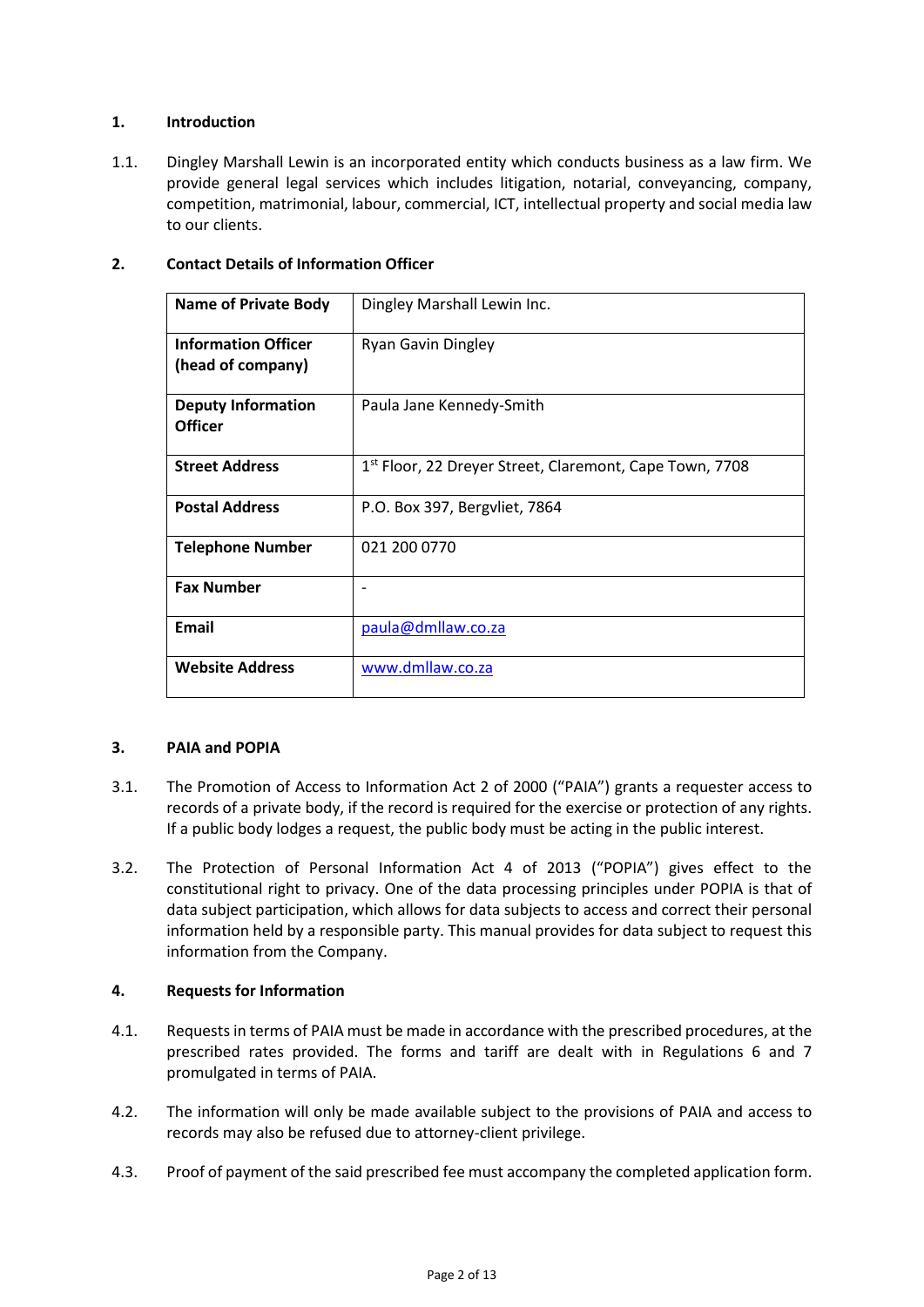## **5. The Guide**

- 5.1. Requesters are referred to the Guide in terms of Section 10 which has been compiled by the South African Human Rights Commission ("SAHRC"), which will contain information for the purposes of exercising Constitutional Rights. The Guide is available from the SAHRC in all of the official languages.
- 5.2. The contact details of the SAHRC are:

| <b>Postal Address</b>   | PAIA Unit, The Research and Documentation Department,<br>Private Bag 2700, Houghton, 2041 |
|-------------------------|-------------------------------------------------------------------------------------------|
| <b>Telephone Number</b> | +27 11 877 3600                                                                           |
| <b>Fax Number</b>       | +27 11 403 0625                                                                           |
| <b>Email Address</b>    | PAIA@sahrc.org.za                                                                         |
| Website                 | www.sahrc.org.za                                                                          |

## **6. Latest notice in terms of Section 52(2) (if any)**

6.1. At this stage no notice has been published on the categories of records that are automatically available without a person having to request access in terms of PAIA.

### **7. Information Available in terms of any other Legislation**

Information is held and maintained by the Company in compliance with the following legislation:

- Administration of Estates Act, No. 66 of 1965
- Arbitration Act No. 42 of 1965
- Basic Conditions of Employment No. 75 of 1997
- Broad Based Black Economic Empowerment Act No. 53 of 2003
- Companies Act No. 71 of 2008
- Compensation for Occupational Injuries and Health Diseases Act No.130 of 1993
- Consumer Protection Act No. 68 of 2008
- Copyright Act No. 98 of 1978
- Electronic Communications Act No. 36 of 2005
- Electronic Communications and Transactions Act No. 25 of 2002
- Employment Equity Act No. 55 of 1998
- Financial Intelligence Centre Act No. 38 of 2001
- Income Tax Act No. 95 of 1967
- Insurance Act No 27 of 1943
- Intellectual Property Laws Amendments Act No. 38 of 1997
- Labour Relations Act No. 66 of 1995
- Legal Practice Act No. 28 of 2014
- Long Term Insurance Act No. 52 of 1998
- National Credit Act No. 34 of 2005
- Occupational Health & Safety Act No. 85 of 1993
- Prescription Act No. 68 of 1969
- Prevention and Combating of Corrupt Activities Act No. 12 of 2004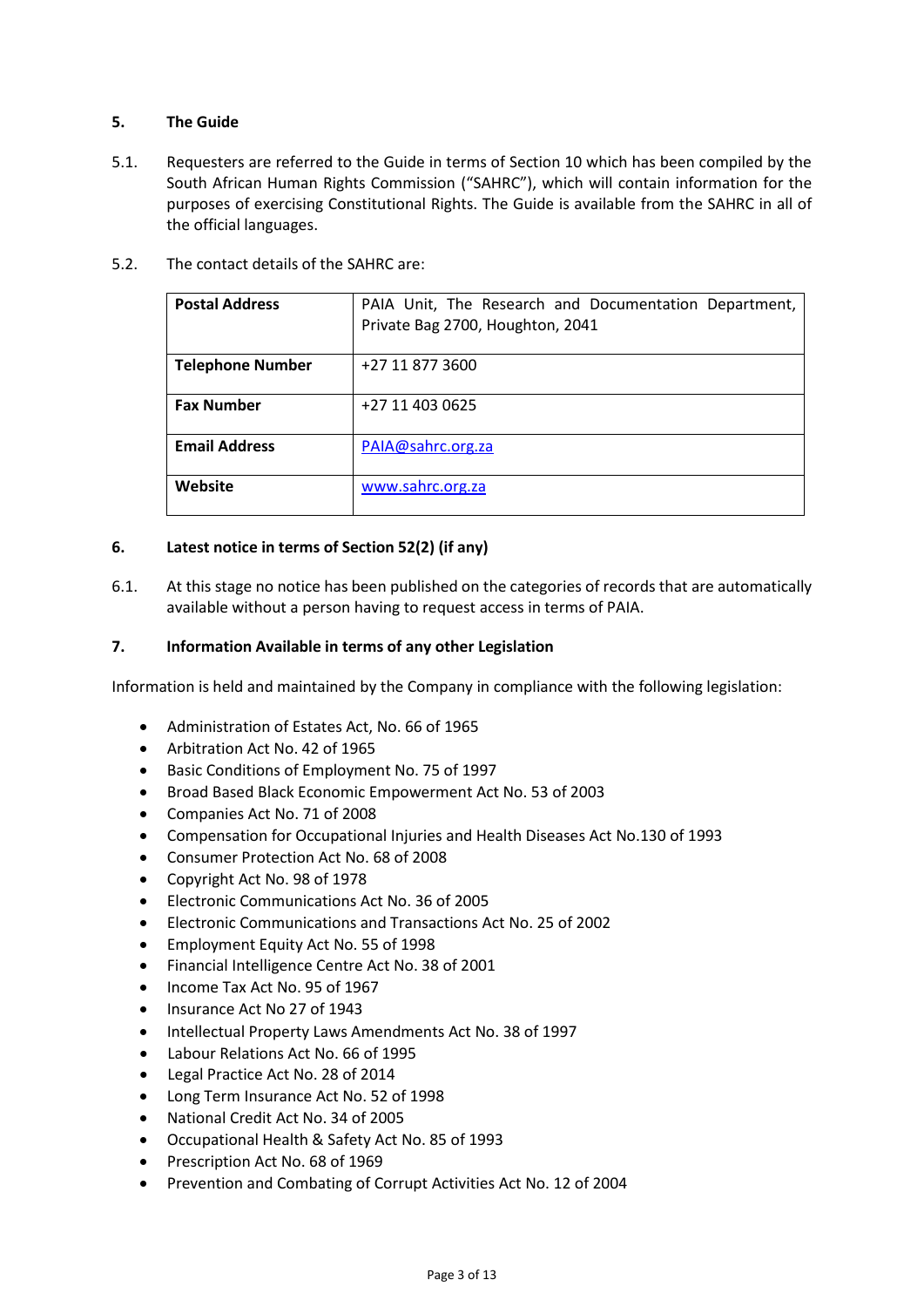- Prevention of Organized Crime Act No. 121 of 1998
- Protection of Personal Information Act No. 4 of 2013
- Short Term Insurance Act No. 53 of 1998
- Skills Development Act No. 97 of 1998
- Skills Development Levies Act No. 9 of 1999
- Trademarks Act No. 194 of 1993
- Unemployment Contribution Act No. 4 of 2002
- Unemployment Insurance Act No. 30 of 1996
- Value Added Tax Act 89 of 1991

#### **8. Schedule of Records of the Company**

The records held by the Company, both those that can be accessed without an application in terms of PAIA and otherwise, are listed i[n Schedule 1.](#page--1-8)

#### **9. Schedule of Personal Information Processed by the Company**

- 9.1. *Schedule of Personal Information.* The personal information processed by the Company in terms of POPIA is set out i[n Schedule 2.](#page--1-9)
- 9.2. *Planned and actual transborder flows of personal information.* The Company may use hosting or cloud services to store and process personal information that are not located in the RSA. If it does so, it will ensure that the level of protection given to the personal information is at least as good as that provided for under RSA Law, either by means of a binding contract with the service provider, or by using a service provider located in a country with privacy laws of similar or stronger effect.

#### *9.3. Information Security Measures.*

The Company employs appropriate, reasonable technical and organisational measures to secure the integrity and confidentiality of personal information in its possession or under its control, which include the following:

- 9.3.1. Ensuring physical security measures are in place at all times, including, but not limited to, having an alarm system in place; locking of all doors to the office;
- 9.3.2. Keeping all physical client files (including FICA documentation) in cabinets located in access-controlled offices;
- 9.3.3. Archiving client files securely with a third party storage services provider;
- 9.3.4. Backing up and storing all client information and files to the password protected cloud storage provided by Microsoft and protected by security processes set up by Microsoft;
- 9.3.5. Shredding of all client information and files once closed and digital backups made;
- 9.3.6. Ensuring each desktop computer used by staff is password protected;
- 9.3.7. Ensuring each laptop computer used by staff is password protected and encrypted;
- 9.3.8. Ensuring firewall and anti-virus software is installed on all computers and laptops and running at all times;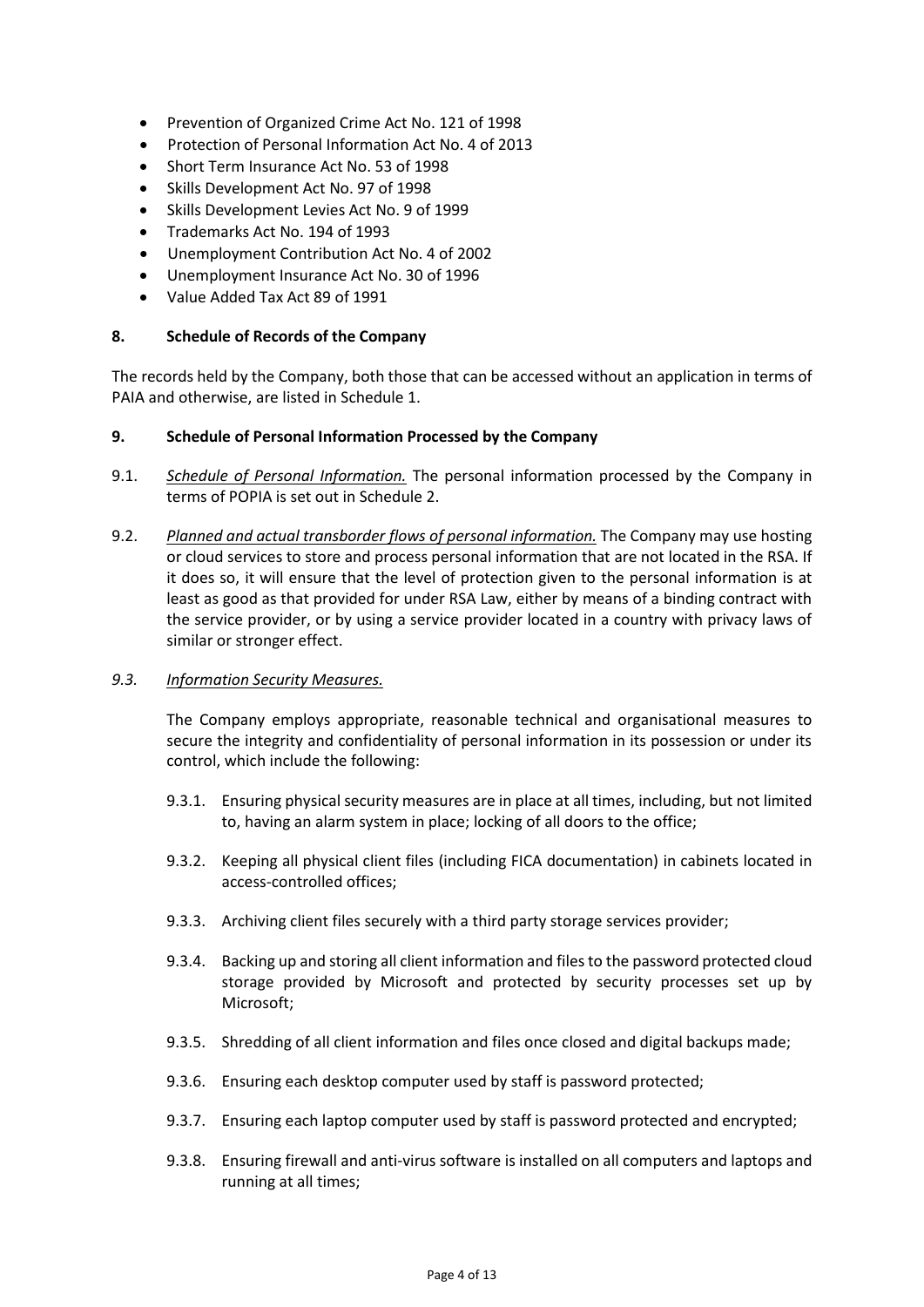- 9.3.9. Identifying reasonably foreseeable internal and external risks to personal and other information in its possession or under its control;
- 9.3.10. Establishing and maintaining appropriate safeguards against the risks identified;
- 9.3.11. Regularly verifying that the safeguards are effectively implemented;
- 9.3.12. Ensuring that the safeguards are continually updated in response to new risks or deficiencies in previously implemented safeguards;
- 9.3.13. Ensuring compliance by all staff of its strict security policy contained in its Electronic Communications Policy, which includes that:
	- 9.3.13.1. All information relating to the Company's clients and business operations, whether paper-based or electronic, is confidential and must be treated with utmost care;
	- 9.3.13.2. Staff are strictly prohibited from performing any act which may damage or threaten the functioning, security and/or integrity of the Company's electronic communications system;
	- 9.3.13.3. Staff must:
		- Maintain exclusive control over and use of any password or access code used to gain access to the electronic communications system, and protect it from inadvertent disclosure to others;
		- Take care not to open any unsolicited messages or messages from senders unknown, especially when such messages include attachments;
		- Ensure that the information or data under their control is properly safeguarded according to its level of sensitivity;
		- Make back-ups of all sensitive, critical and valuable data files as often as is deemed reasonable by the system controller;
		- Keep all confidential information secure and use it only for the purposes intended and not disclose it to any unauthorised third party;
		- When working remotely, password protect any work which relates to the Company's business in order to prevent unauthorised access thereof.
		- Install (or allow the IT service provider to install) and run backup software on devices if provided to them by the Company for business use;
		- Install and use virus detection software on any device connected to the Company's electronic communications system; and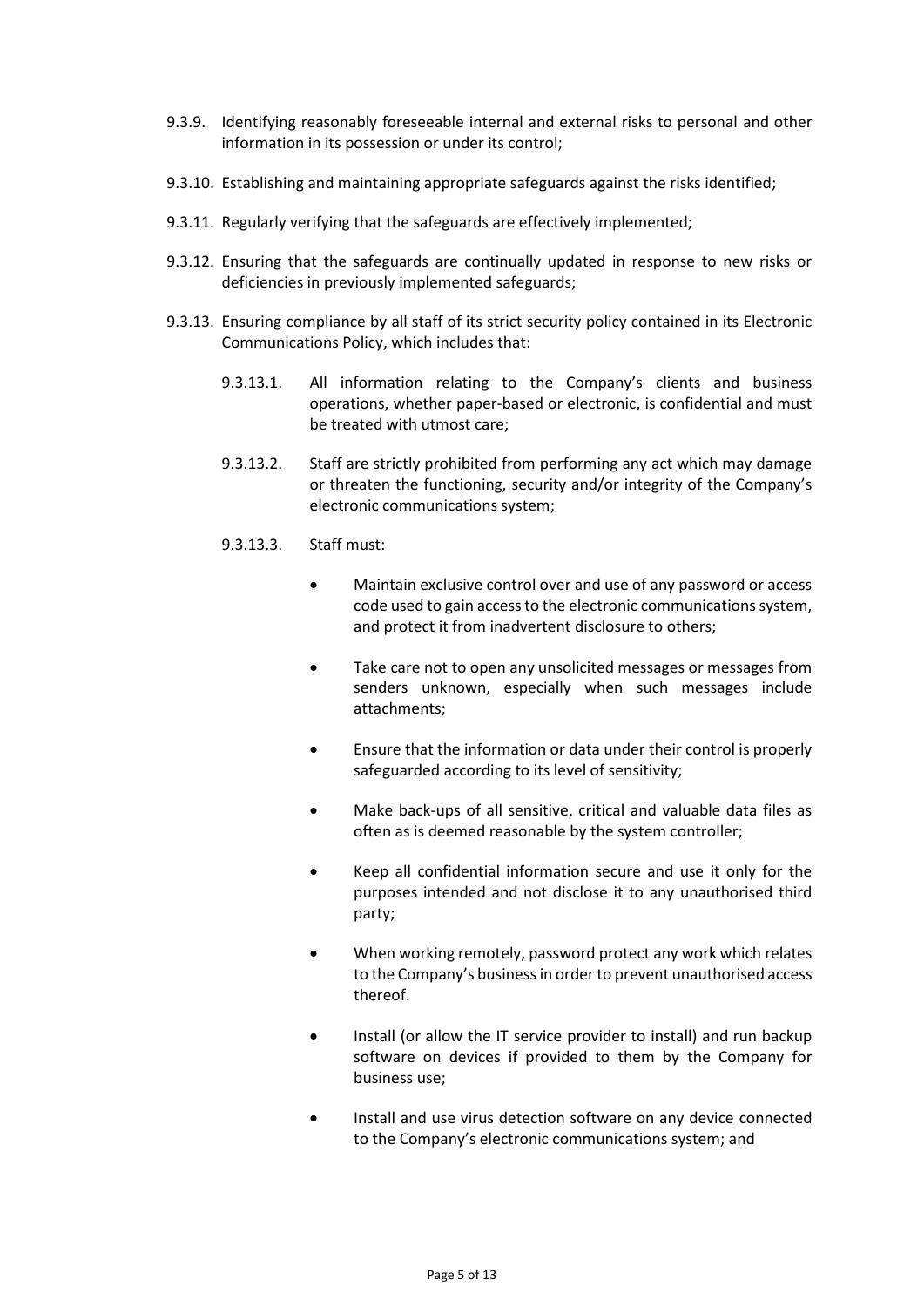- Not use knowledge of passwords, codes or loopholes in the Company's electronic communications system to damage resources, obtain extra resources, take resources from other users, gain unauthorised access to other parts of the system or otherwise make use of the system in a manner for which proper authorisation has not been given;
- 9.3.13.4. Copies of confidential information should be printed out only as necessary, retrieved from the printer immediately, and stored or destroyed in an appropriate manner;
- 9.3.13.5. If any sensitive or confidential information is lost or disclosed to unauthorised parties, or suspected to be lost or disclosed to unauthorised parties, the system controller must be notified immediately; and
- 9.3.13.6. Any incident that appears or is likely to compromise the security of the Company's electronic communications system must be reported to the system controller or the IT service provider. This will include missing data, virus infestations, and unexplained transactions.

## **10. Other Prescribed Information**

10.1. At the time of the compilation of this manual, no further information has been prescribed.

## **11. Availability of Manual**

- 11.1. This manual is available free of charge for inspection at the above-mentioned address; and at the South African Human Rights Commission.
- 11.2. Copies of the manual may be obtained, subject to the prescribed fees.
- 11.3. The manual may also be accessed on the Company's website or alternatively a copy is available upon request directly from the SAHRC.

#### **12. Reservation of Rights**

12.1. Nothing in this manual is to be construed as a waiver of the right to the confidentiality of any document or any legal privilege or right of non-disclosure attaching to any document mentioned herein, whether in terms of any statute or under the common law. All rights in this regard are fully reserved.

------------------ooOoo------------------

 $\frac{1}{\sqrt{2}}$ 

Signature by Head of Institution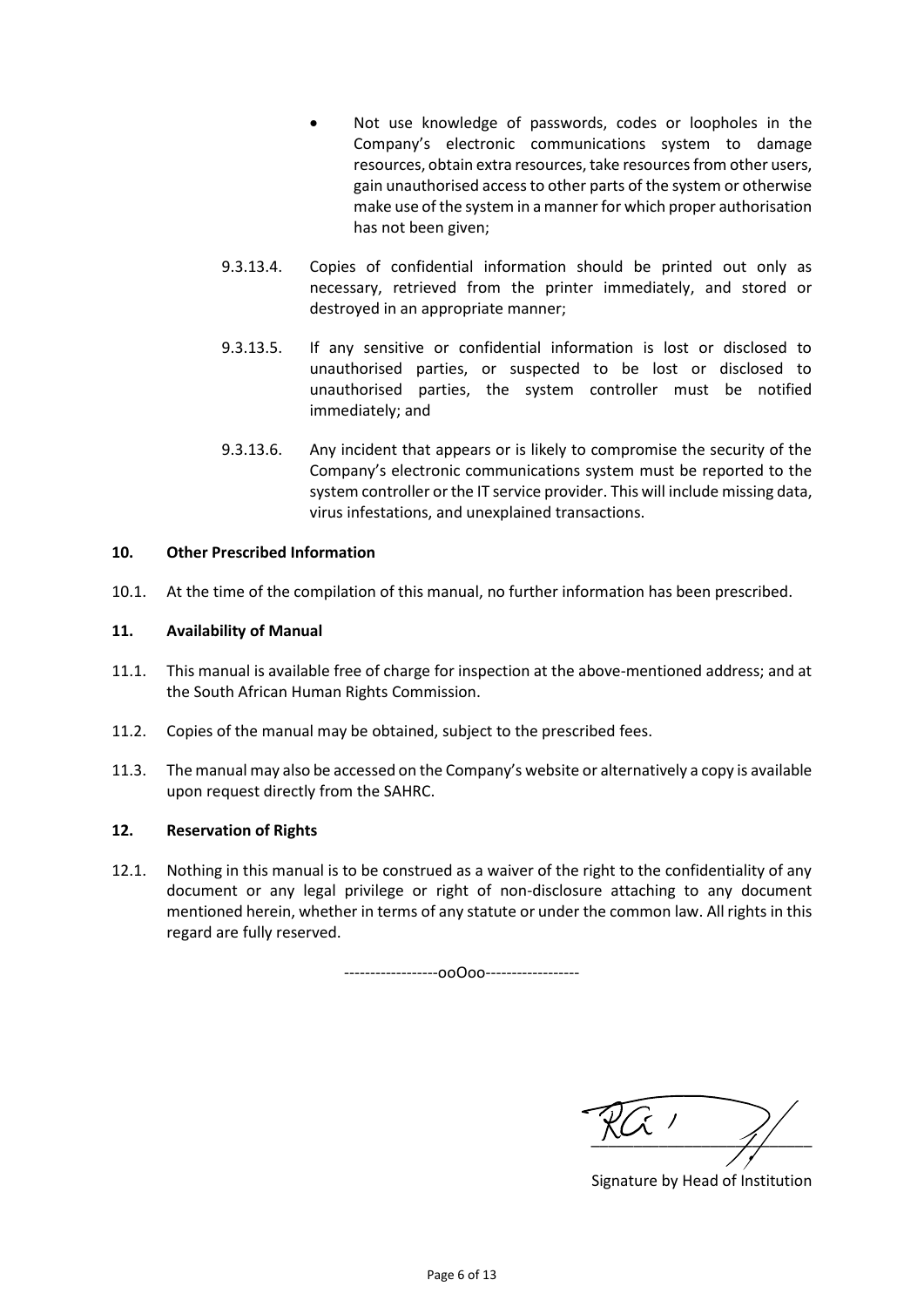| Category               | Subject                                       | Availability                       |
|------------------------|-----------------------------------------------|------------------------------------|
| Communication          | Public product information                    | <b>Available</b>                   |
|                        | Media releases                                | <b>Available</b>                   |
|                        | Promotion of Access to Information Act Manual | <b>Available</b>                   |
|                        | Internal and external correspondence          | May not be disclosed               |
|                        | News and publications                         | <b>Available</b>                   |
| <b>Human Resources</b> | <b>Employment contracts</b>                   | May not be disclosed               |
|                        | Disciplinary records                          | May not be disclosed               |
|                        | Employment equity plan                        | Limited disclosure only on request |
|                        | Skills development programme                  | Limited disclosure only on request |
|                        | Salaries and wages records                    | May not be disclosed               |
|                        | Documents relating to employee benefits       | May not be disclosed               |
|                        | Disciplinary code                             | Limited disclosure only on request |
|                        | Personnel Guidelines, Policies and Procedures | Limited disclosure only on request |
|                        | Leave records                                 | May not be disclosed               |
|                        |                                               |                                    |

# **Schedule 1 – Records Available in Terms of PAIA**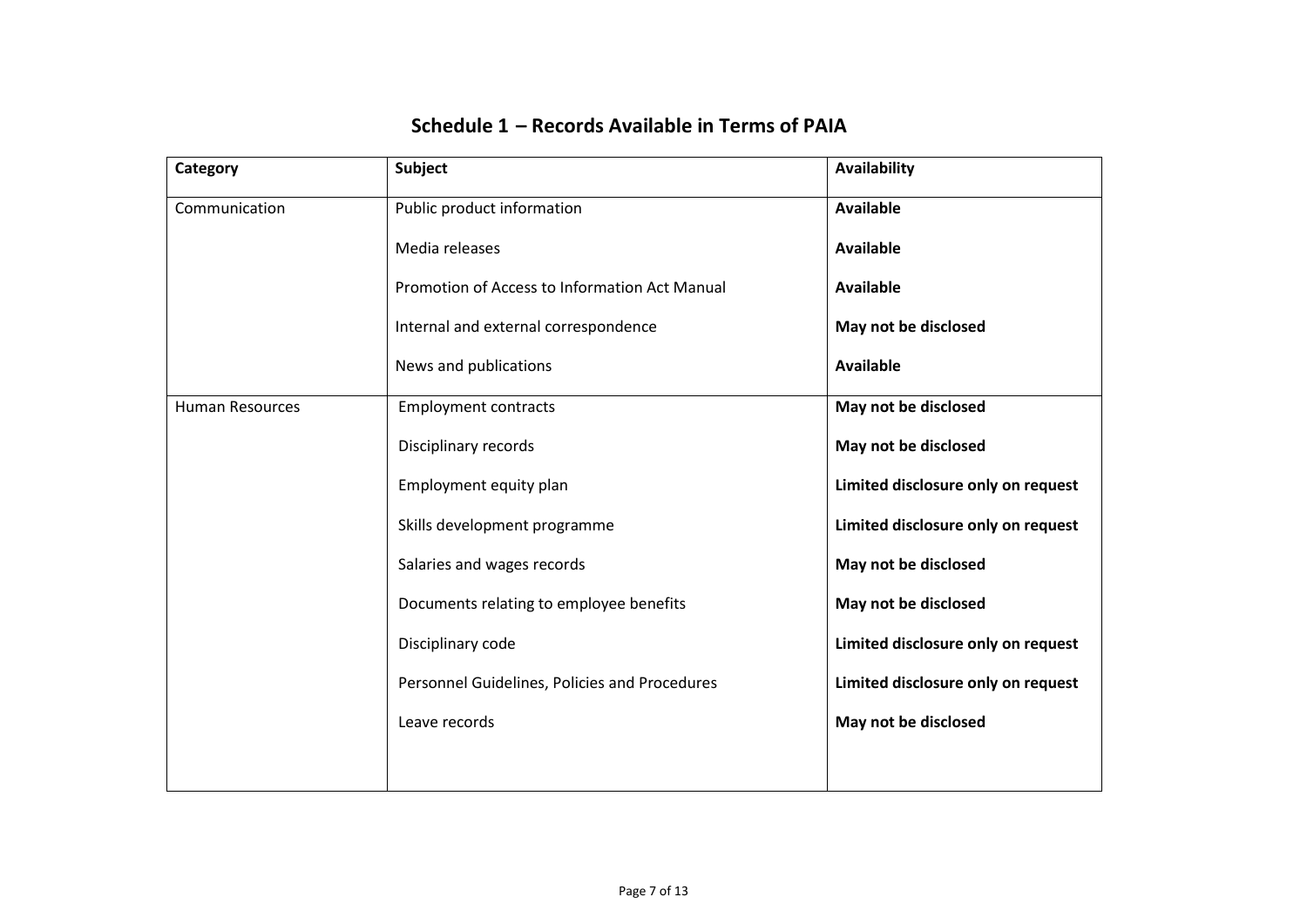|                       | Personal information of past, present and prospective<br>employees and officer / directors         | May not be disclosed               |
|-----------------------|----------------------------------------------------------------------------------------------------|------------------------------------|
|                       | <b>Banking details</b>                                                                             | May not be disclosed               |
|                       | PAYE records                                                                                       | May not be disclosed               |
|                       | Documents issued to employees for income tax purposes                                              | May not be disclosed               |
|                       | Records of payments made to SARS on behalf of employees                                            | May not be disclosed               |
|                       | UIF records                                                                                        | May not be disclosed               |
| <b>Client Records</b> | Records provided by clients, including documentary<br>information required in compliance with FICA | May not be disclosed               |
|                       | Records provided by a client to a third party acting for and<br>on behalf of the Company           | May not be disclosed               |
|                       | Records provided by third parties                                                                  | May not be disclosed               |
|                       | Client files, including correspondence with clients                                                | May not be disclosed               |
|                       | Correspondence with third parties                                                                  | May not be disclosed               |
|                       | Fee agreements, quotations and mandates                                                            | May not be disclosed               |
| Immovable and Movable | Asset register                                                                                     | Limited disclosure only on request |
| Property              | Agreements for the lease of immovable property                                                     | May not be disclosed               |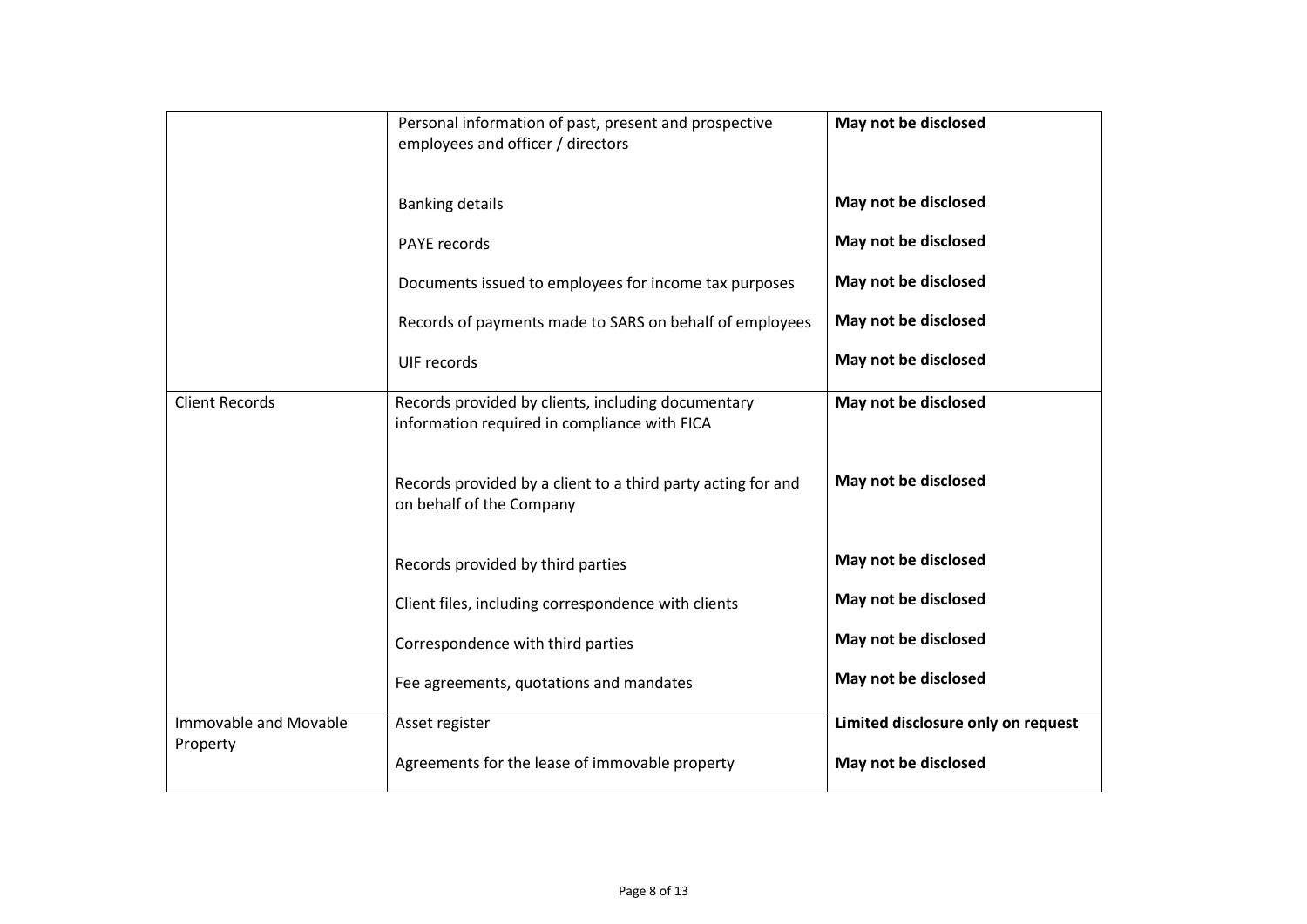|                                              | Agreements for the lease or sale of movable property                                    | May not be disclosed               |
|----------------------------------------------|-----------------------------------------------------------------------------------------|------------------------------------|
|                                              | Credit sale agreements and/or hire purchase agreements                                  | May not be disclosed               |
|                                              | Other agreements for the purchase, ordinary sale,<br>conditional sale or hire of assets | May not be disclosed               |
| <b>Financial Information</b>                 | Financial and accounting records                                                        | May not be disclosed               |
|                                              | <b>Banking details</b>                                                                  | Available upon request             |
|                                              | Insurance records                                                                       | May not be disclosed               |
|                                              | Tax compliance documents and tax returns                                                | May not be disclosed               |
|                                              | Accounting records                                                                      | May not be disclosed               |
|                                              | <b>Bank statements</b>                                                                  | May not be disclosed               |
|                                              | Invoices in respect of creditors and debtors                                            | May not be disclosed               |
|                                              | Details of auditors                                                                     | Available upon request             |
|                                              | Auditors' reports in respect of audits conducted                                        | Limited disclosure only on request |
| <b>Information Technology</b>                | Computer software, support and maintenance agreements                                   | May not be disclosed               |
|                                              | Other documentation pertaining to computer systems and<br>computer programmes           | May not be disclosed               |
| Information relating to legal<br>proceedings | Records relating to legal proceedings involving the Company                             | May not be disclosed               |
| <b>General Records</b>                       | Client, supplier and document databases                                                 | May not be disclosed               |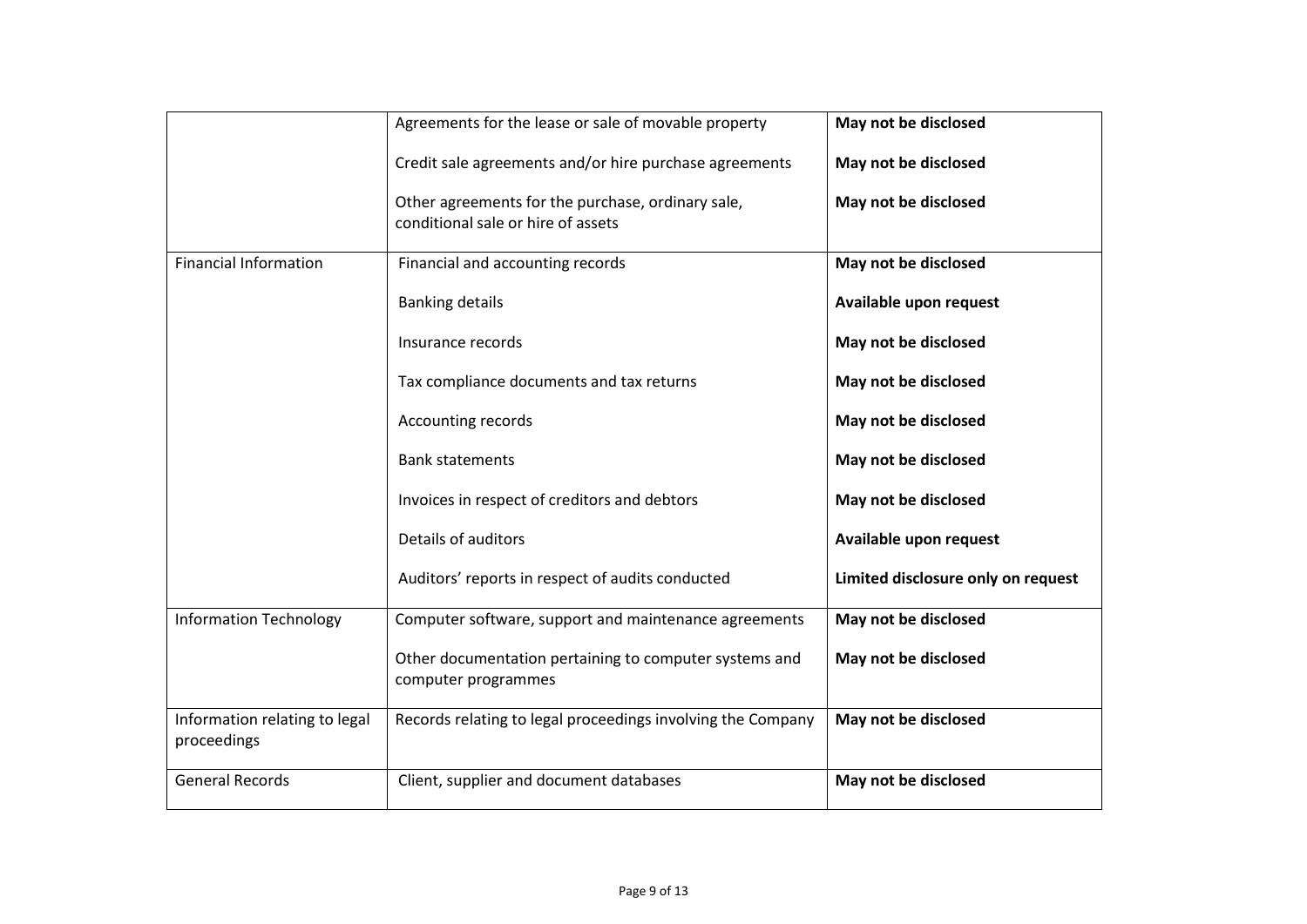|                              | Legal Practice Council records, including Fidelity Fund<br>Certificate                                     | Limited disclosure only on request |
|------------------------------|------------------------------------------------------------------------------------------------------------|------------------------------------|
|                              | <b>BBBEE Certificate</b>                                                                                   | Available upon request             |
|                              | Commercial agreements                                                                                      | May not be disclosed               |
|                              | Statutory records                                                                                          | Available upon request             |
|                              | Organisational structure                                                                                   | Available upon request             |
| <b>Intellectual Property</b> | List of trademarks, copyrights and designs held and pending<br>applications                                | Available upon request             |
|                              | Records relating to domain names                                                                           | Available upon request             |
|                              | Licenses relating to intellectual property rights                                                          | Limited disclosure only on request |
| <b>Company Records</b>       | Documents of incorporation                                                                                 | Available upon request             |
|                              | Memorandum and Articles of Association                                                                     | Limited disclosure only on request |
|                              | Minutes of Board of Directors meetings                                                                     | May not be disclosed               |
|                              | Records relating to the appointment of directors/ auditor/<br>secretary/ public officer and other officers | May not be disclosed               |
|                              | Share Register and other statutory registers                                                               | May not be disclosed               |

------------------ooOoo------------------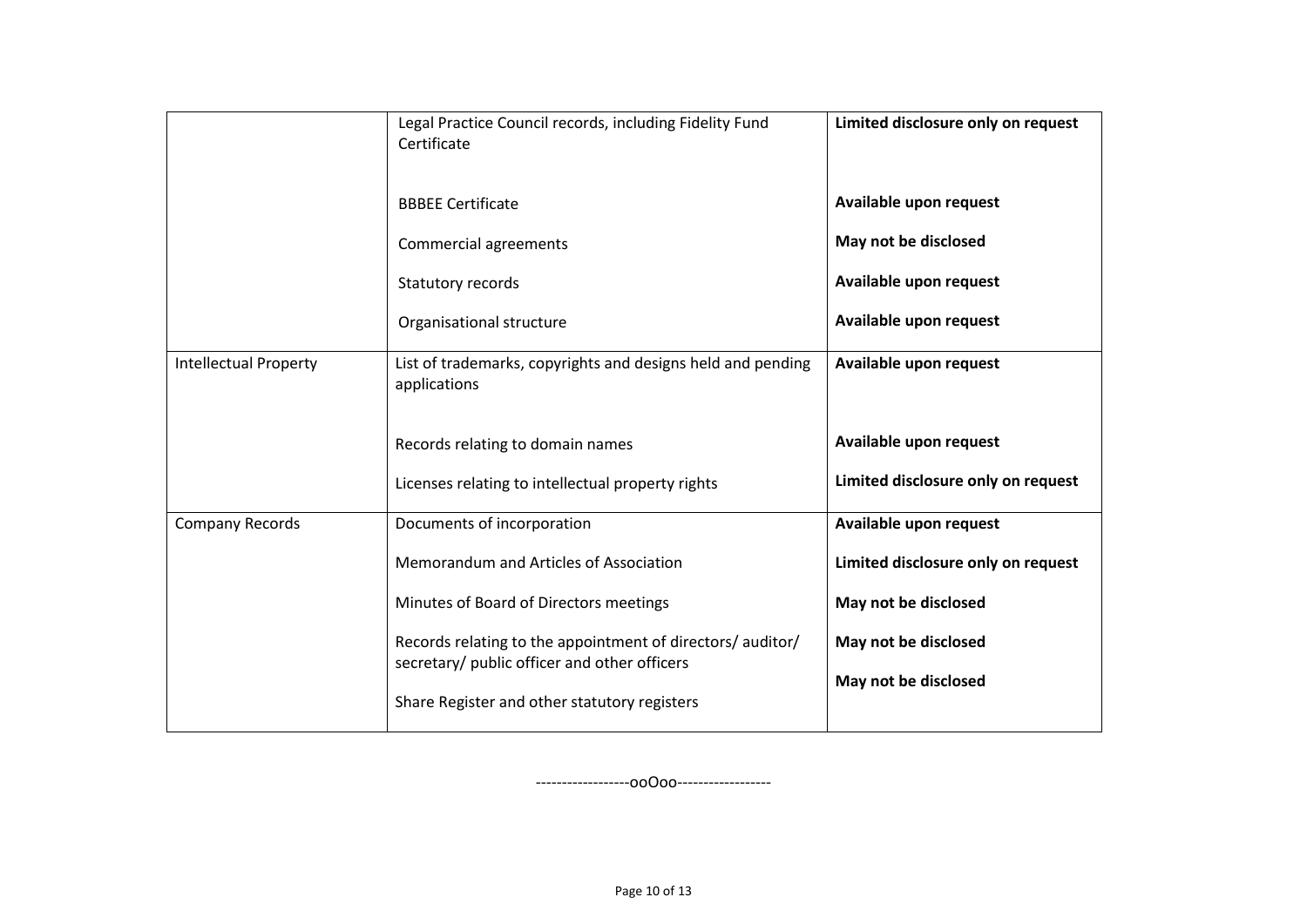|  | Schedule 2 - Personal Information Processed in Terms of POPIA |
|--|---------------------------------------------------------------|
|--|---------------------------------------------------------------|

| <b>Personal Information</b>                                                                                                                                                                                                                       | <b>Purpose of Processing</b>                                                                                                                                                                                | Data Subjects it relates to                                  | <b>Valid Recipients</b>                                                                                                                                        |
|---------------------------------------------------------------------------------------------------------------------------------------------------------------------------------------------------------------------------------------------------|-------------------------------------------------------------------------------------------------------------------------------------------------------------------------------------------------------------|--------------------------------------------------------------|----------------------------------------------------------------------------------------------------------------------------------------------------------------|
| Employee Personal Information,<br>including:<br>Full name<br><b>Identity Number</b><br>Physical address<br>Cellphone number<br><b>Personal Email address</b><br><b>Banking details</b><br>Tax information                                         | Managing employment relationship.<br>As required by statutory obligations in<br>terms of the relevant employment<br>legislation.<br>As required by SARS for tax purposes.                                   | Past and current employees<br>of the company.                | Management of the<br>Company.<br>Accounts department of the<br>Company.<br>SARS.<br>Statutory bodies and courts<br>in terms of legislation or<br>court orders. |
| Supplier and Third-Party Contractors'<br>Personal Information, including:<br>Full name<br><b>Identity Number</b><br>Company name<br>Company Registration<br>Number<br>Physical address<br>Contact details<br>VAT number<br><b>Banking details</b> | Managing supplier/contractor<br>relationship for services to be<br>provided.<br>To make payments for services<br>rendered.<br>As required by statutory obligations in<br>terms of the relevant legislation. | Past and current<br>suppliers/contractors of the<br>Company. | Management of the<br>Company.<br>Accounts department of the<br>Company.<br>SARS.<br>Statutory bodies and courts<br>in terms of legislation or<br>court orders. |
| Client Personal Information, including:<br>Full name<br><b>Identity Number</b>                                                                                                                                                                    | Managing client relationship.<br>To render legal services to client.                                                                                                                                        | Past and current clients of<br>the Company.                  | Management of the<br>Company.                                                                                                                                  |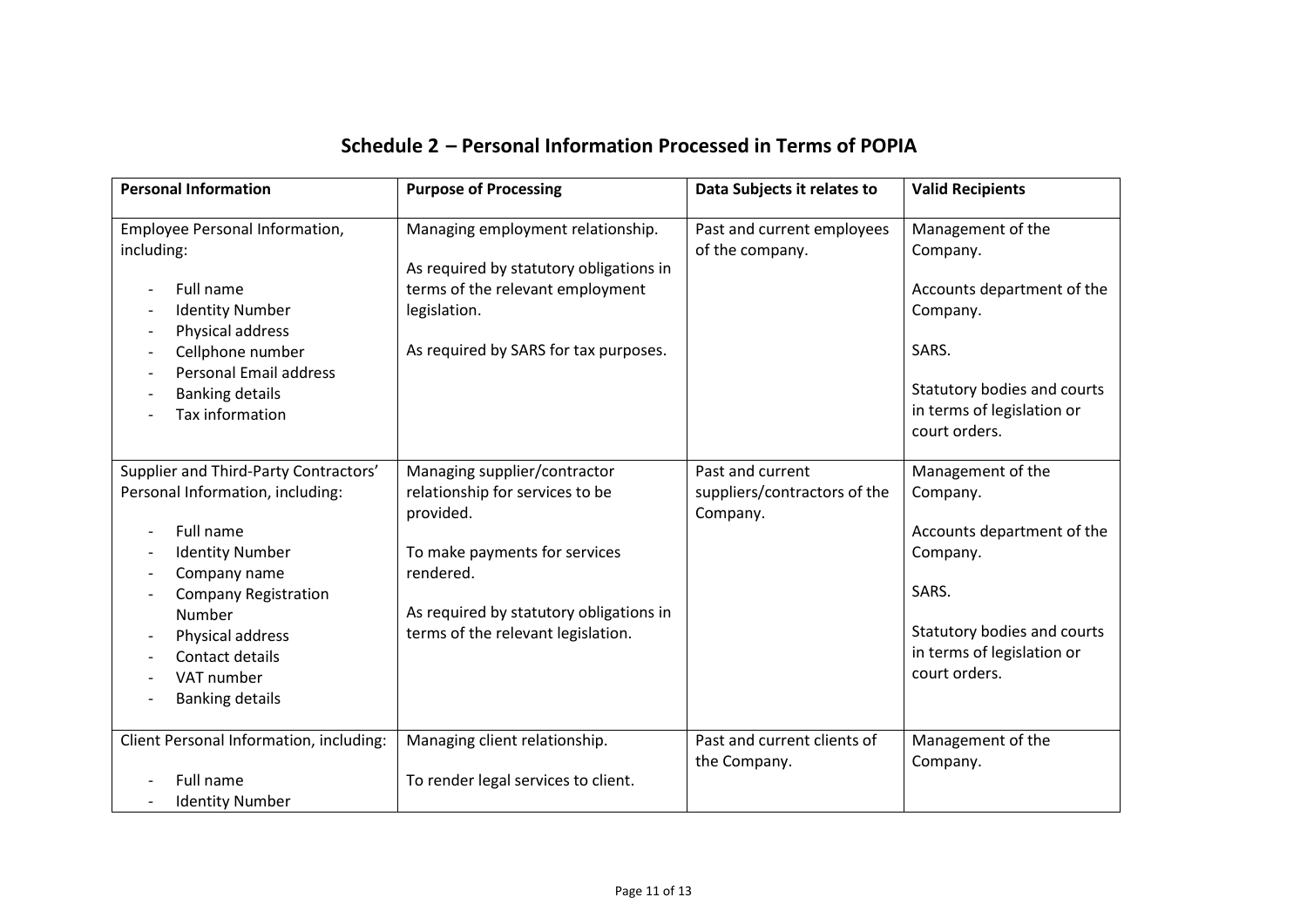| Number                   | Company/Entity name<br>Company/Entity Registration                                                                                                                                                                                   | To comply with obligations in terms of<br>FICA.                                                                                |                                              | <b>Financial Intelligence</b><br>Centre.                                                                                                                                                                                                                                                                                                        |
|--------------------------|--------------------------------------------------------------------------------------------------------------------------------------------------------------------------------------------------------------------------------------|--------------------------------------------------------------------------------------------------------------------------------|----------------------------------------------|-------------------------------------------------------------------------------------------------------------------------------------------------------------------------------------------------------------------------------------------------------------------------------------------------------------------------------------------------|
| ÷                        | Company/Entity incorporation<br>documentation<br>Physical address<br>Contact details<br>VAT / Income Tax number<br><b>Banking details</b><br>Documentation / information<br>provided by the client relating<br>to their legal matter | To make payments to client where<br>required.<br>As required by statutory obligations in<br>terms of the relevant legislation. |                                              | Staff working on the client's<br>matter.<br>Accounts department of the<br>Company.<br>Courts where the client's<br>matter is to be heard.<br>Third party suppliers like<br>correspondent attorneys.<br>Opposing attorney, with<br>consent of the client.<br>SARS.<br>Statutory bodies and courts<br>in terms of legislation or<br>court orders. |
| COVID19 sign-in register | Personal Information collected from                                                                                                                                                                                                  | Required to be obtained and kept in<br>accordance with the relevant<br>Regulations in terms of the Disaster<br>Management Act. | Any person entering the<br>Company's office. | Management of the<br>Company.<br>Statutory bodies and courts<br>in terms of legislation or<br>court orders.                                                                                                                                                                                                                                     |